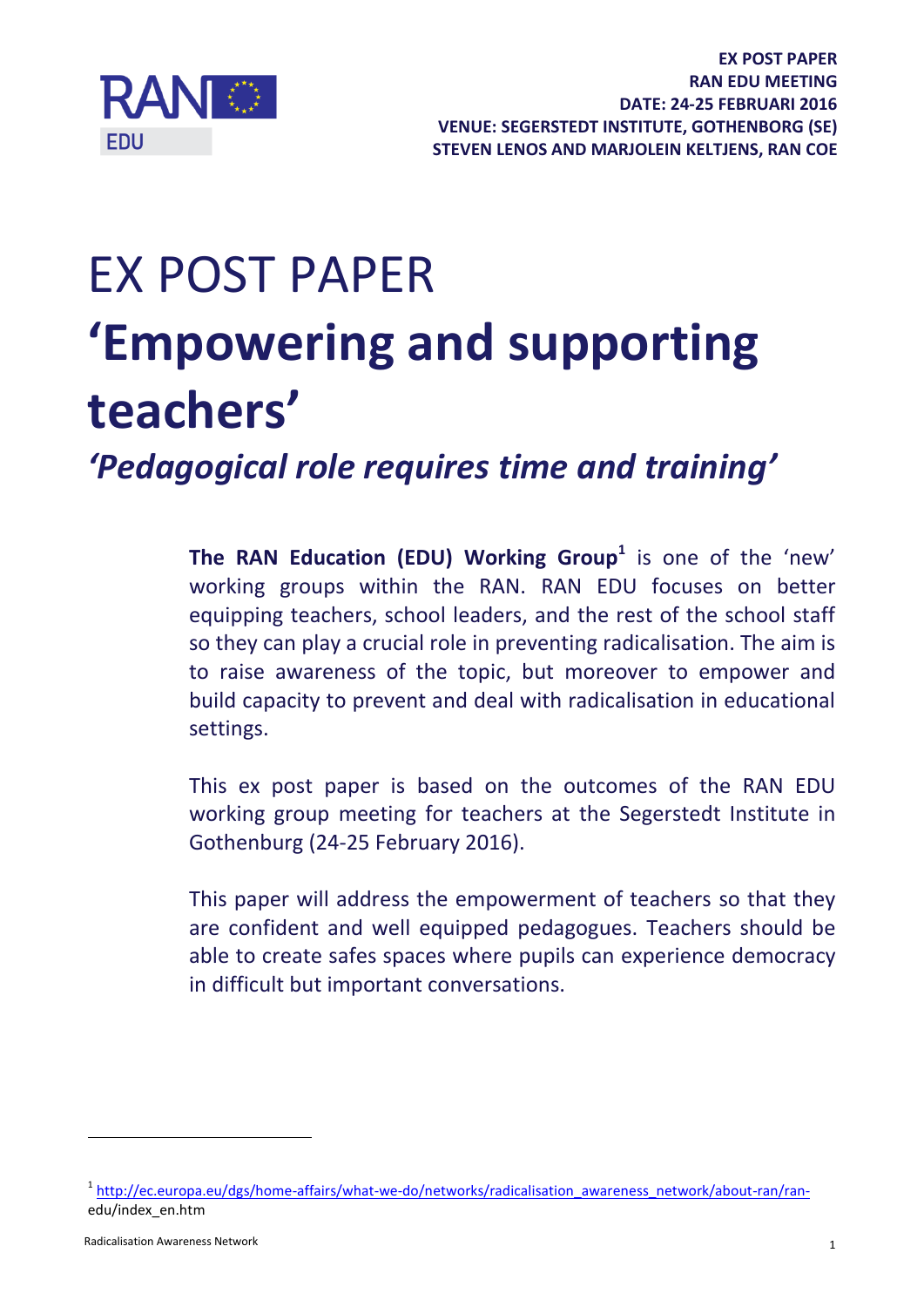

## **Introduction**

The discussion on the pedagogical role of teachers, and how to empower them, is one that touches the heart of education. It are teachers who are leading in the classroom. They need to be empowered. Their role can however not be discussed without paying attention to the school and its role.

In this ex post paper for RAN EDU, we will therefore touch upon:

- The school as an instrument for change and training ground for democracy
- Is the teacher a superman? about limitations
- $\bullet$  The teacher is not a spy
- Available materials
- Training for teachers: not mere tools, but also real empowerment
- Two times the factor time
- Teachers union's, an important stakeholder
- Promising practice: the Tolerance project or Kungälv Model (SE)

## **The school as an instrument for change and a training ground for democracy**

Schools are the biggest societal projects targeting our children. They are the main mechanism for reproducing social values and insights.

Schools are looked upon to play a crucial role in 'promoting citizenship and the common values of freedom, tolerance and nondiscrimination<sup>'2</sup>. The challenge is doing it in a way that encourages teachers, and perhaps

"The primary purpose of education is not only to develop knowledge, skills, competences and attitudes and to embed fundamental values, but also to help young people – in close cooperation with parents and families – to become active, responsible, open-minded members of society" *Paris Declaration on Promotion citizenship and the common values of freedom, tolerance and non-discrimination through education*

even more necessary, in a way that empowers teachers. They need to be mandated, supported, well trained, equipped and honored. And the didactical and pedagogical challenge is to engage with pupils in a way that relates to the experiences, perceptions and world views of the pupils.

 $\overline{a}$ 

<sup>&</sup>lt;sup>2</sup> 'Mobilisation Europeene pour l'education aux vauleurs citoyens, The Paris Declaration, 17 March 2015.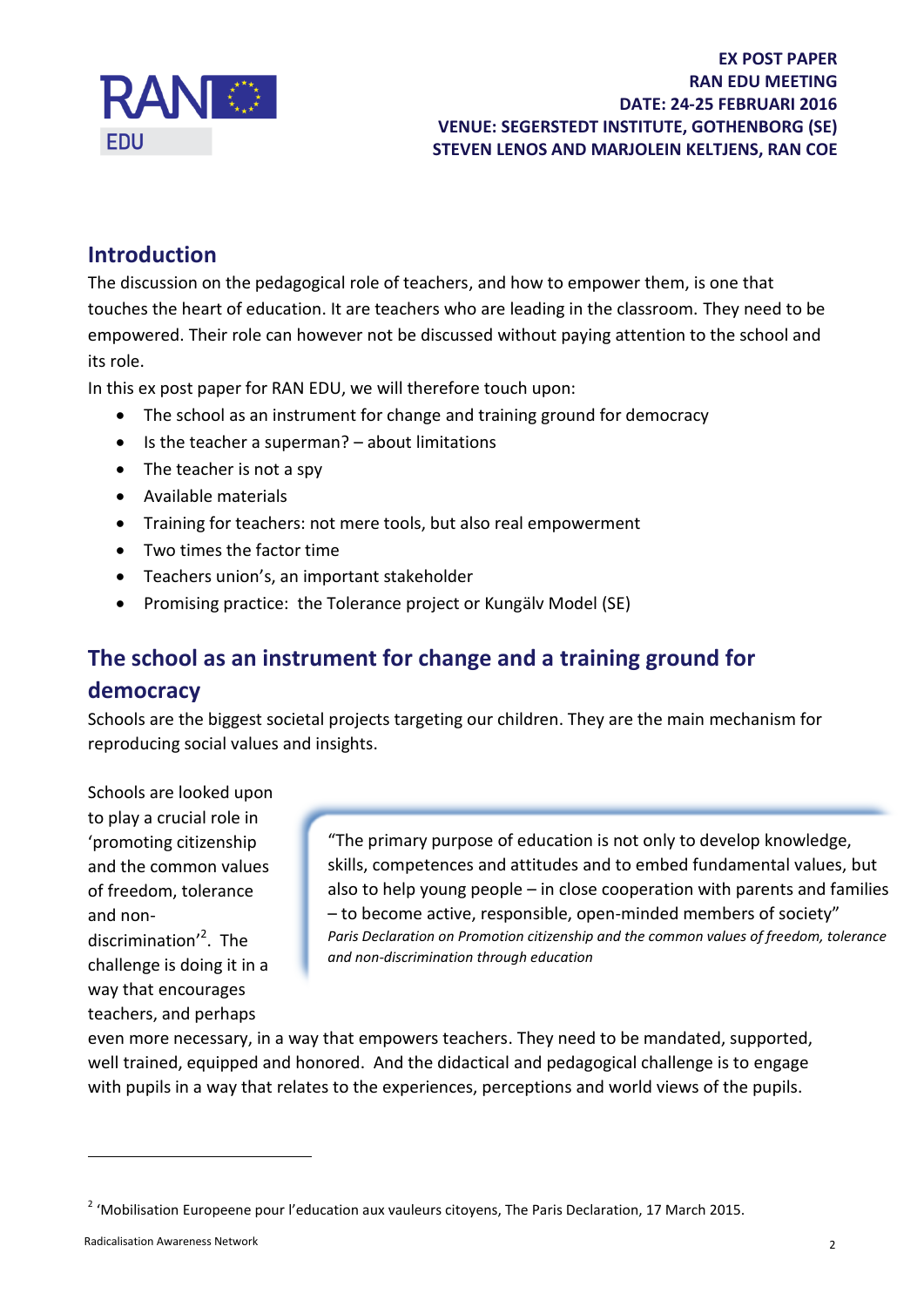

## **Is the teacher a superman? – about limitations**

Schools and teachers are seen as the solution to many problems in society. The school as the place where pupils are offered an opportunity to experiment with democracy and citizenship, creates challenges for teachers. The first one is the time-restraint. Many teachers already experience a full packed school day teaching the curriculum. Dealing with the discussions following the aftermath of incidents that are in the news, comes on top of all of that. They feel that the school is being tasked to solve all kinds of problems that parents or society are not able to cope with. The teacher as Superman coming to the rescue. Prevention of radicalisation leading to violent extremism and terrorism is often felt as an extra task for teachers. This point of view can be challenged. Part of it is about framing. Security and preventing extremism sound for some distant, but citizenship and democracy are not so unfamiliar for teachers. Creating a safe space for pupils to find their place in society is more in line with teachers view on society. A safe space means also a space where pupils are safe for anti-democratic propaganda and blunt recruitment.

One other restraint is the confidence, the professional skills and attitudes of the teacher. The teacher might find out he or she is part of the difficult discussions and the teacher will confronted with his or her own views, presumptions, attitudes, prejudices and verbal and non-verbal communication styles. That can help - but also hinder.

## **The teacher is not a spy**

Teachers are often asked to monitor pupils, keep an eye on them, and refer a pupils to appropriate authorities if they have developed in a potentially dangerous direction. In the UK it is even statutory to report. Teachers and schools have reported really concerning cases, but in the gray zone they do not always share concerns. They are not always sure if it is their role, and are sometime afraid of the consequences for the pupil or his or her own situation. There are stories where teachers are surprised or even angry about police overreacting to signs that came from schools. The reason hear most often, is the fear of losing the trust of pupils. If pupils think the teacher might have a double agenda, education and monitoring for the sake of security, they might be afraid to participate in classroom conversations.

The school is and should be the place where young people are allowed to speak out and raise questions. Even ones that are not mainstream, or straightforward shocking and part of conspiracy theories. If these conversations cannot be held at school, where else will they take place?

## **Available materials**

Citizenship and democracy are no new topics for schools. So, in many countries there are materials and approaches to promote democracy and fundamental values. The question is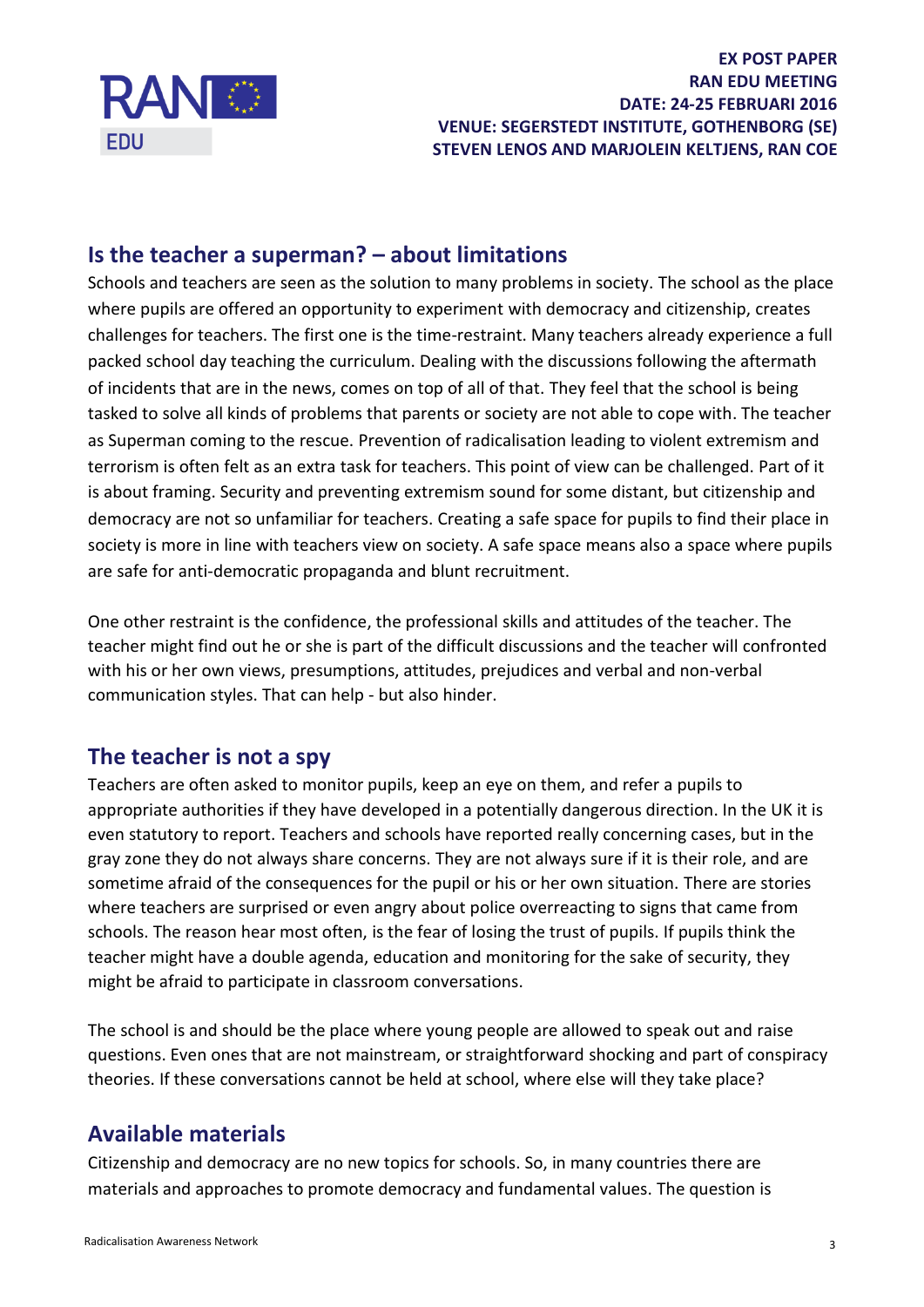

#### **EX POST PAPER RAN EDU MEETING DATE: 24-25 FEBRUARI 2016 VENUE: SEGERSTEDT INSTITUTE, GOTHENBORG (SE) STEVEN LENOS AND MARJOLEIN KELTJENS, RAN COE**

legitimate if these materials are also suitable to support teachers when they are faced with the heated emotions and debates after Charlie Hebdo, empathy for Daesh<sup>3</sup> or incidents and online propaganda. The teacher should be able to build a bridge between the teaching materials available and the things that students want to talk about.

Some 'old school' and off line materials might work well to address issues around identity and prejudices. But in the light of recent developments and the off line and online conversations these materials will not be effective. If the pupils feel the need to discuss specific ideologies, conspiracy theories and incidents, teachers are helped with up to date materials.

Since the online propaganda and mobilisation for the different extremist ideologies have exploded, and social media determine the world orientation of pupils, media literacy should be a necessary component of materials available to teachers. And they probably need to be introduced to use it.

#### *IC Thinking, a promising holistic and comprehensive approach*

A fundamental different approach was presented by Cambridge University. IC thinking is an approach based upon the scientific neurological insights. Science shows that our brain falls back to the limbic brain when we are confronted with perceived threats and danger. As a result the cognitive lens narrows. The Integrative Complexity is minimised. People fall back to simple black and white, us an them, good and wrong. IC thinking is an approach that make people understand this process and creates opportunities for accepting the grey in between the black and white, to see the big picture.

The IC Thinking is woven into programmes with 8 sessions (16 hours) that focus on identity and life skills. So pupils learn how to manage their *integrative complexity*. The participants in Gothenburg and two years ago in Manchester<sup>4</sup> were impressed by the method and materials.

## **Training for teachers: not mere tools, but also real empowerment**

Even with proper and up to date materials at hand, teachers still find it a pedagogical challenge to be confident and effective. For example in leading difficult conversations, on sensitive topics in a society with fear, tensions and polarisation.

That's why RAN EDU looked at two approaches that invest in the professional role of the teacher, with attention for the person. School management should support this investment in teachers.

1

<sup>&</sup>lt;sup>3</sup> We use Daesh while others use IS, ISIL or ISIS for the so called Islamic State or Caliphate.

<sup>&</sup>lt;sup>4</sup> RAN Prevent meeting in Manchester, 3-4 March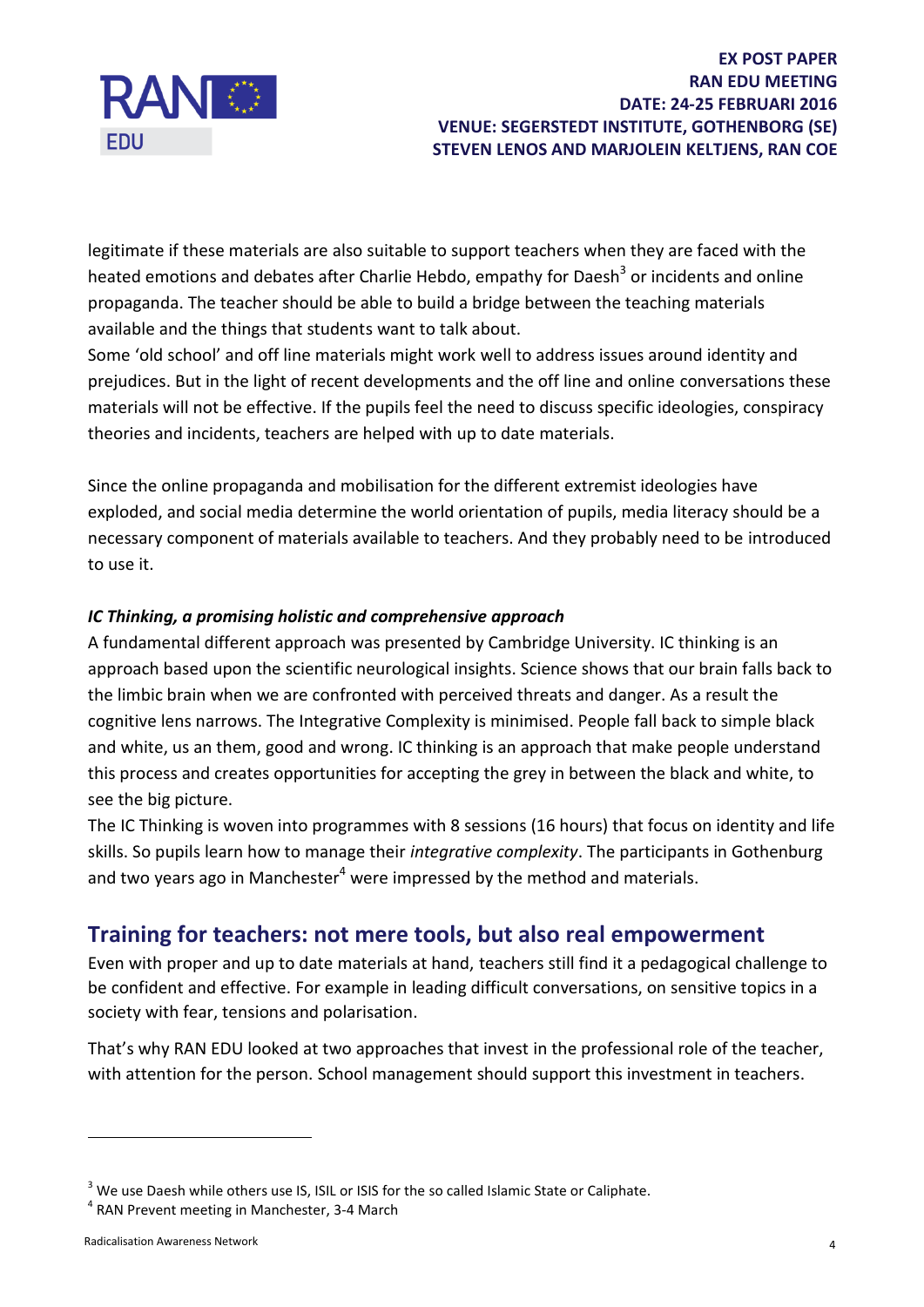

#### *Training for teachers on communication and identity, with a focus on their own attitude and behaviour (GO! Antwerpen, Belgium)*

Koninklijk Atheneum Antwerpen faced big challanges in their school. They witnessed infiltration by radical islamists and there were conflicts around religios symbols. Demonstrations and clashes took place outside the school and the school was in the national and internation press. The school took serious measures by banning the veil on the one hand, andat the same invested seriously in the staff with an intensive programme in personal communication. The teachers learned to listen to themselves. How to deal with emotions that might not help if they result in a reaction by the teacher? The teacher needs to go beyond reactivity. It starts by how the body reacts to emotions. The training uses neurol-logical principals around experiences, emotions, behaviour, capacities, roles and identities

The programme was intensive and sometimes confronting for the teachers, but they definitely felt more empowered. This is an example of an effective teachers empowerment with effects on preventing radicalisation but also other challenges for teachers.

Teachers Empowered, a programme on the role of the teacher as leader in the classroom, is a practice that was presented in RAN before. It is appreciated for the same reasons as the above:

this is not an anti-radicalisation programme, initiatied in response to terrorist attacks, but a sincere investement in the power of the teachers. That will make teachers effective leaders in the school community, and in that capacity crucial in early prevention and in coping with tense situations and difficult conversations.

## **Two times the factor time**

The factor time was touched upon several times in de several RAN EDU meetings. From two different perspectives.

#### *Teachers empowered, in depth investing in teachers* **Promising practice**

The training is a  $5 - 10$  day programme where the teacher finds his strength. The focus is on his own personality and capacity as leader in the classroom. How am I in my role as teacher? How do I communicate effectively, verbal and non-verbal? How to establish classroom leadership? How can I address the organisation as a whole, to gain support?

Not specifically designed for 'preventing radicalisation', the programme makes the teacher stronger to face challenges, including holding difficult conversations and dealing with crisis.

At the kick off meeting in Prague and at the meeting in Gothenburg time teachers asked for time. Teachers and schools need more time to develop the curriculum. They also need time for training and incorporating the materials.

The other aspect of time is the sustainability. The Kungälv Model / Swedish Toleranz project (described below) was seen as successful because it wasn't an add on to then existing curriculum. It was incorporated in the curriculum, part of the day to day prevention and is running for over 20 years already.